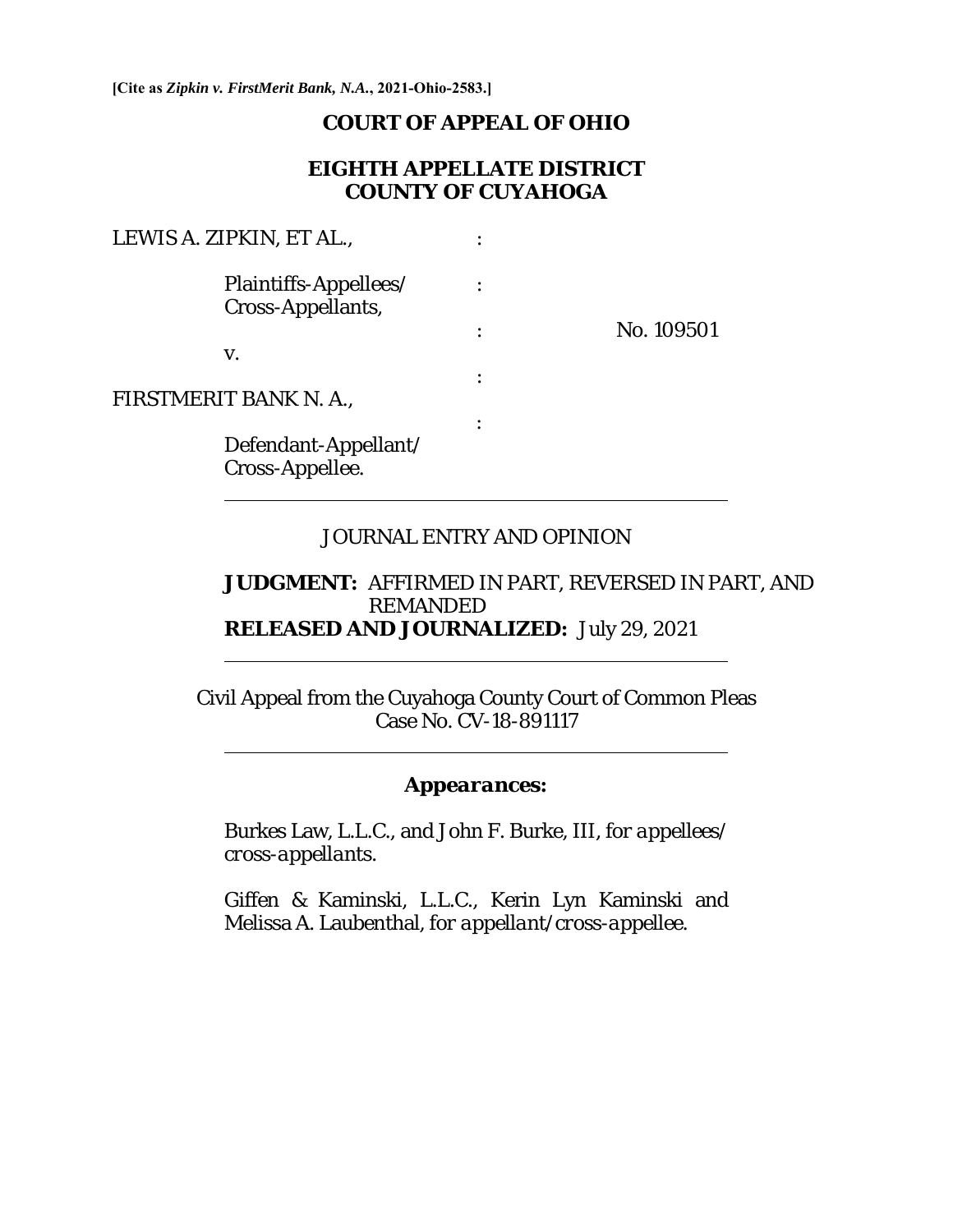EMANUELLA D. GROVES, J.:

Defendant-appellant/cross-appellee, FirstMerit Bank N. A. ("First Merit"), appeals the trial court's decision in favor of plaintiffs-appellees/crossappellants, Lewis A. Zipkin ("Zipkin") as trustee of the Lewis A. Zipkin Revocable Trust ("the Revocable Trust") on its breach of contract claim alleging that FirstMerit improperly converted funds belonging to the Revocable Trust to satisfy an undisputed debt Zipkin, as guarantor, owed the bank.1 Zipkin cross-appeals the trial court's decision in favor of the bank on his remaining claims. For the reasons that follow, we affirm in part, reverse in part, and remand the trial court's decision.

#### **Procedural History**

 On January 4, 2018, Zipkin, in his individual capacity, and as trustee of the Revocable Trust, refiled a complaint against FirstMerit, alleging claims of breach of contract, promissory estoppel, conversion, and breach of covenant of good faith, and fair dealing. Zipkin sought to recover \$187,960.83 that FirstMerit removed from two accounts to satisfy a default on a loan, that Zipkin was the guarantor. On March 6, 2018, FirstMerit filed its answer to Zipkin's complaint and generally denied the material allegations therein.

<sup>1</sup> In the underlying action, Huntington National Bank ("Huntington"), answered on behalf of FirstMerit Bank and Citizens Bank. Huntington established that they were the real party in interest to the claims of Zipkin, in his individual capacity, and as Trustee of the Lewis A. Zipkin Revocable Living Trust, on the basis that since the time of the original loan transaction, Citizens Bank merged with FirstMerit, who later merged with Huntington. However, for consistency with the case caption, we refer to this party as FirstMerit throughout the opinion.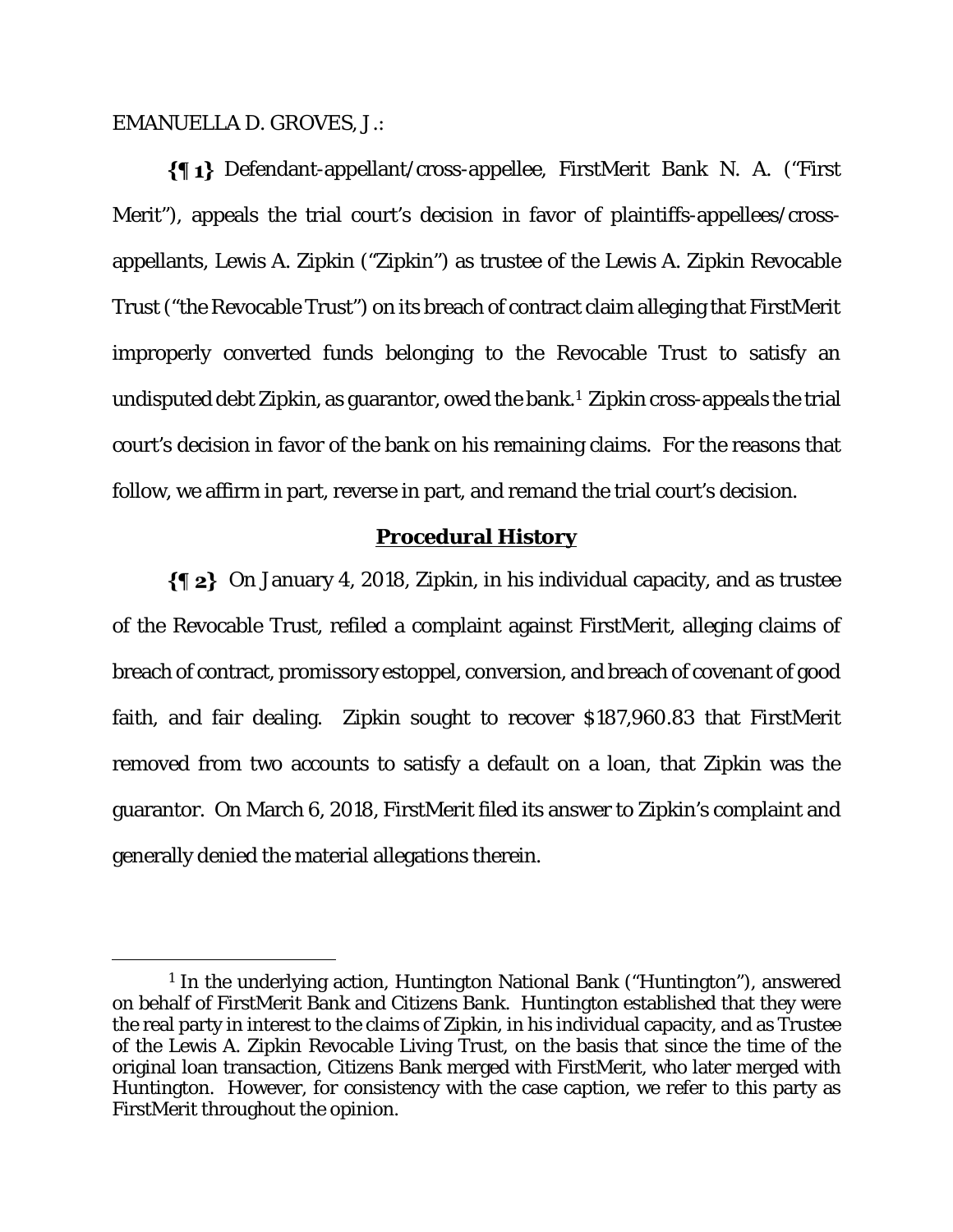$\{\P_3\}$  On August 1, 2018, FirstMerit filed a motion for summary judgment. On August 15, 2018, Zipkin filed a motion for partial summary judgment, both in his individual capacity and as trustee of the Revocable Trust. On February 19, 2019, the trial court denied the parties' respective motions. On December 5, 2019, the trial court conducted a bench trial to determine whether FirstMerit's set off against the account held in the Revocable Trust was proper.

#### **Bench Trial**

 At the trial, the following facts were established through the testimony of three witnesses, namely: 1) Zipkin, in his individual capacity and as Trustee; 2) Venera Izant ("Izant"), Citizens' former employee, who functioned in the capacity as a personal banker to Zipkin at the time of the loan; and 3) Christine Knab ("Knab"), FirstMerit's current employee, who handled matters relating to the loan since 2012.

 $\{\P_5\}$  In the early 1970s, Zipkin, an attorney and real estate developer, formed a trust for estate planning purposes and to purchase property located at 1854 Coventry Road in Cleveland Heights, Ohio ("the Coventry Property"). Over the years, the trust acquired additional properties. In 1991, the original trust instrument was destroyed in a fire. A restatement of the trust agreement, dated July 13, 2013, was presented as plaintiff's exhibit No. 25. Zipkin was also a long-standing customer of Citizens Bank ("Citizens"), that later merged with FirstMerit. The banking relationship included numerous loans and mortgages spanning several decades, as well as personal, business, and trust accounts.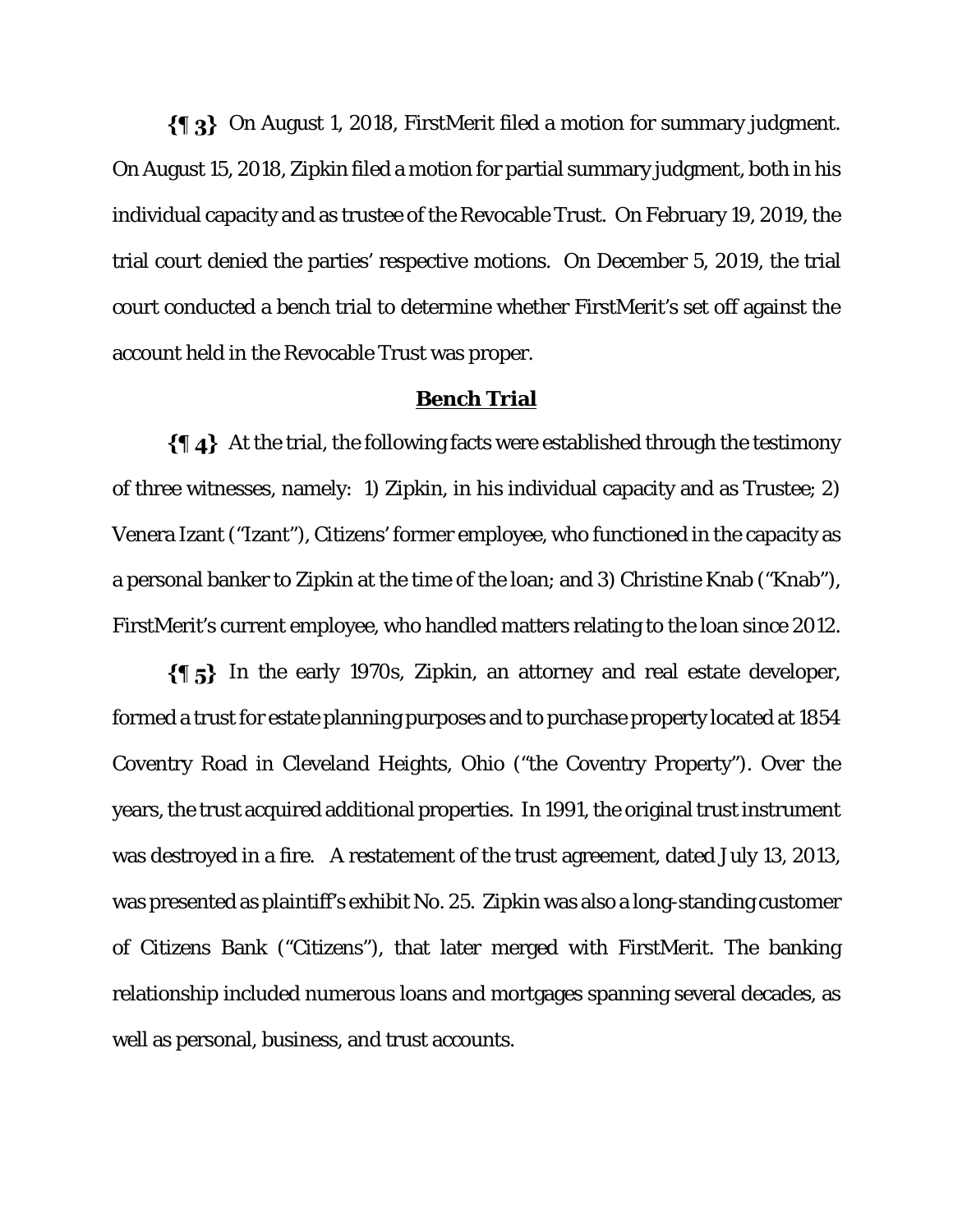$\{\P\ 6\}$  In May 2008, Citizens loaned \$200,000 to 1854 Coventry Salad, Inc. ("Coventry Salad"), a nonparty to this action, under the terms of a promissory note ("the 2008 Note"), executed by Tom Bruhn ("Bruhn"), the president of Coventry Salad and a commercial guaranty ("the 2008 Guaranty") executed by Zipkin. At the time, Zipkin separately agreed to subordinate to Citizens any claim that he might have against Bruhn. The purpose of the loan was to establish the Bodega Restaurant ("Bodega").

 $\{\P\}$  The 2008 Note did not set a final maturity date but, rather only required monthly payments of accrued interest and stated that the loan must be paid off immediately on the bank's demand. The loan listed Zipkin and Bruhn as guarantors and stated that the loan was secured by Bodega's business assets and a real estate mortgage on Zipkin's property located on Euclid Heights Boulevard, Cleveland Heights, Ohio, otherwise known as the Brantley Building.

 $\{\P 8\}$  In June 2009, Coventry Salad executed a change in the terms of the agreement that increased the interest rate of the 2008 Note. Later in January 2012, Coventry Salad executed a new promissory note ("the 2012 Note"), and Zipkin executed a new commercial guaranty ("the 2012 Guaranty"). The 2012 Note set a maturity date, interest rate, principal payments calling for 11 installments of \$2,334.94 and a final balloon payment of \$186,297.63, due on January 23, 2013. The 2012 Note listed Zipkin, Bruhn, as well as Zipkin's company, Brantley Inc., as guarantors, and the Brantley Building as collateral.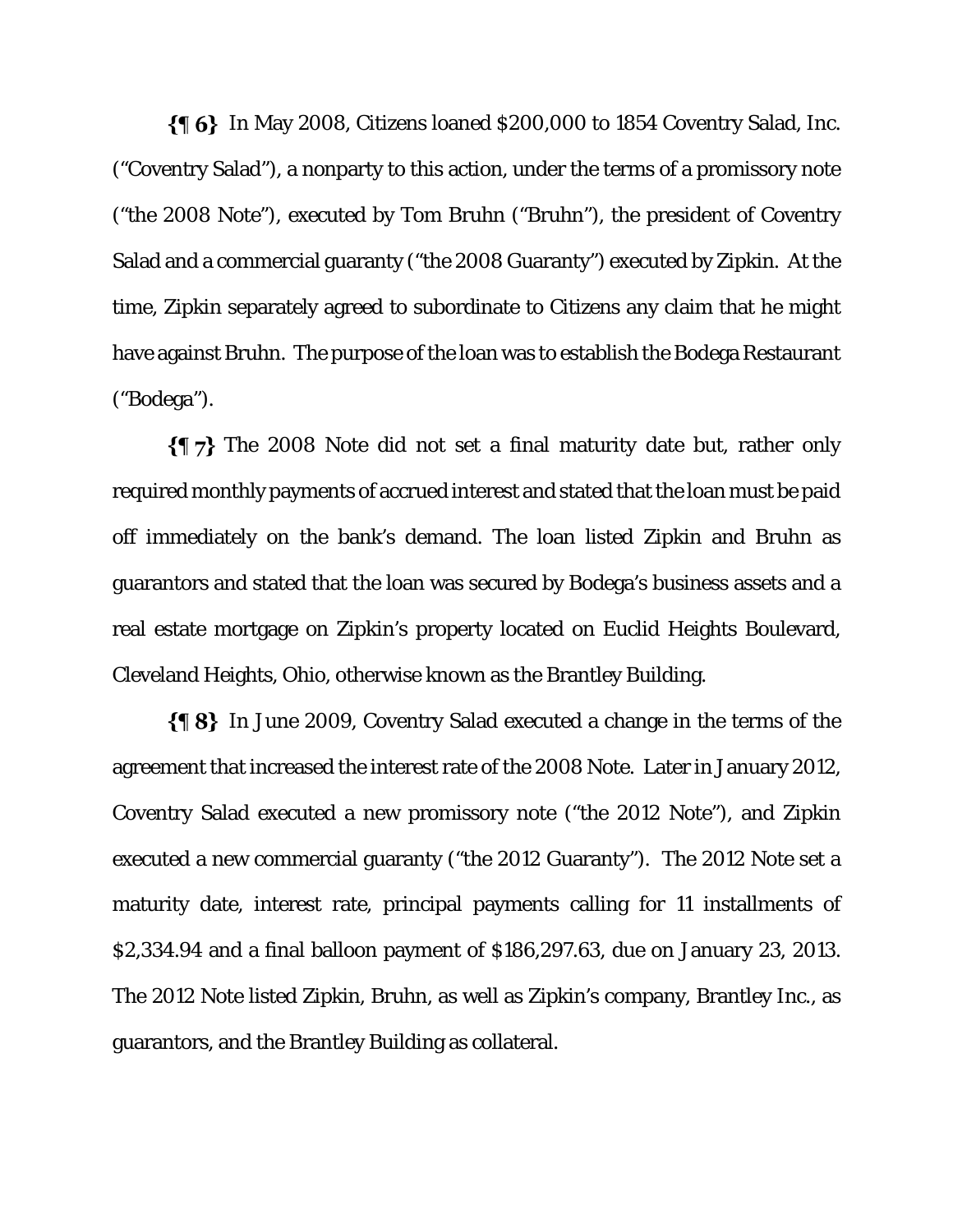In addition, the 2012 Guaranty contained a "Right of Setoff" provision, that stated in pertinent part as follows:

To the extent permitted by applicable law, Lender reserves a right of setoff in all Guarantor's accounts with Lender (whether checking, savings, or some other account). This includes all accounts Guarantor holds jointly with someone else and all accounts Guarantor may open in the future. However, this does not include any IRA or Keough accounts, or any trust accounts for which setoff would be prohibited by law. The Guarantor authorizes Lender, to the extent permitted by applicable law, to hold these funds if there is a default, and Lender may apply the funds in these accounts to pay what Guarantor owes under the terms of this Guaranty.

 $\{\P$  10} Coventry Salad made the 11 monthly installments required under the 2012 Note, but it failed to make the final balloon payment of \$186,297.63. As a result, on February 18, 2013, Citizens sent Zipkin a letter demanding that he honor the 2012 Guaranty and pay the 2012 Note in the principal amount of \$197,944.74.

 On March 5, 2013, when Coventry Salad failed to make the balloon payment, Citizens exercised the right to setoff, under the 2012 Guaranty. Citizens set off \$38,440.20, from account number 4534145596, held in Zipkin's name and \$149,520.63, from account number 4534145604, held in the name of the Revocable Trust.

 $\{\P 12\}$  Following the trial, the trial court issued a written opinion finding in favor of the Revocable Trust on the breach of contract claim and in favor of FirstMerit on the remaining claims.

FirstMerit now appeals, assigning the following errors for review: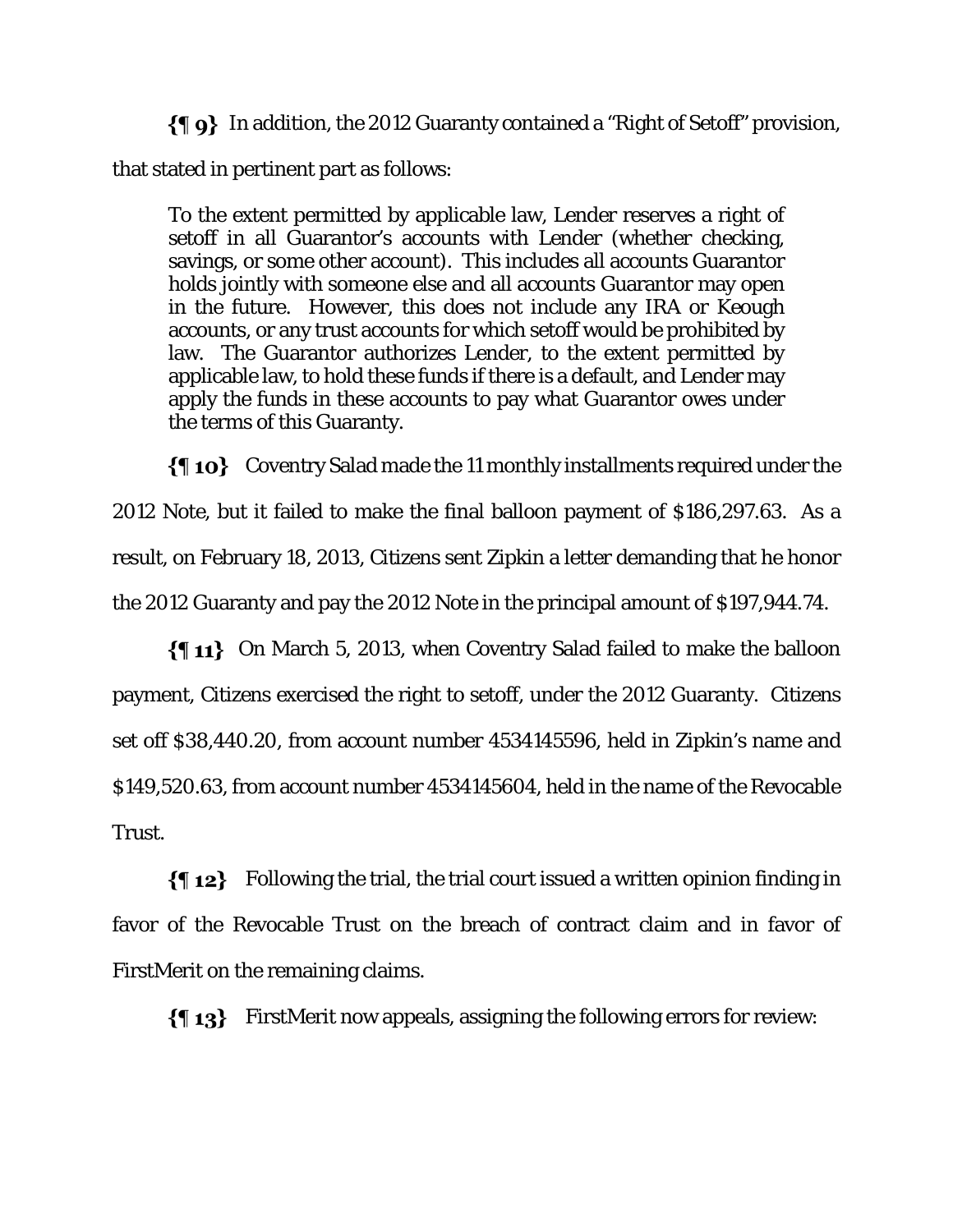# **Assignment of Error No. 1**

The trial court erred as a matter of law by not applying R.C. 5805.06 to find that the assets of the Revocable Trust Account were subject to creditors of the settlor and beneficiary of the Revocable Trust, Mr. Zipkin.

# **Assignment of Error No. 2**

The trial court erred as a matter of law in finding that the terms of the Guaranty were breached by a set off against the assets of the Revocable Trust.

# **Assignment of Error No. 3**

The trial court erred as a matter of law by finding that the Revocable Trust had standing to file this lawsuit as an intended third-party beneficiary of the Guaranty.

Zipkin, in his individual capacity, and as trustee of the Revocable

Trust, cross-appeals and assigns the following errors for our review:

# **Cross-Assignment of Error No. 1**

The trial court erred when it concluded that plaintiff-appellee trustee failed to prove a breach of the covenant of good faith and fair dealing.

# **Cross-Assignment of Error No. 2**

The trial court erred when it declined to find that defendant-appellant had wrongfully converted the monies held in the name of the trustee.

# **Cross-Assignment of Error No. 3**

The trial court erred when it found plaintiff-appellant Lewis Zipkin had failed to prove breach of contract.

# **Cross-Assignment of Error No. 4**

The trial court erred when it found plaintiff-appellee Lewis Zipkin had failed to prove his claim of promissory estoppel.

# **Law and Analysis**

 $\{\P 15\}$  In the first assigned error, FirstMerit argues that the trial court erred

by not applying R.C. 5805.06 to find that the assets of the revocable trust were

subject to the claims of creditors.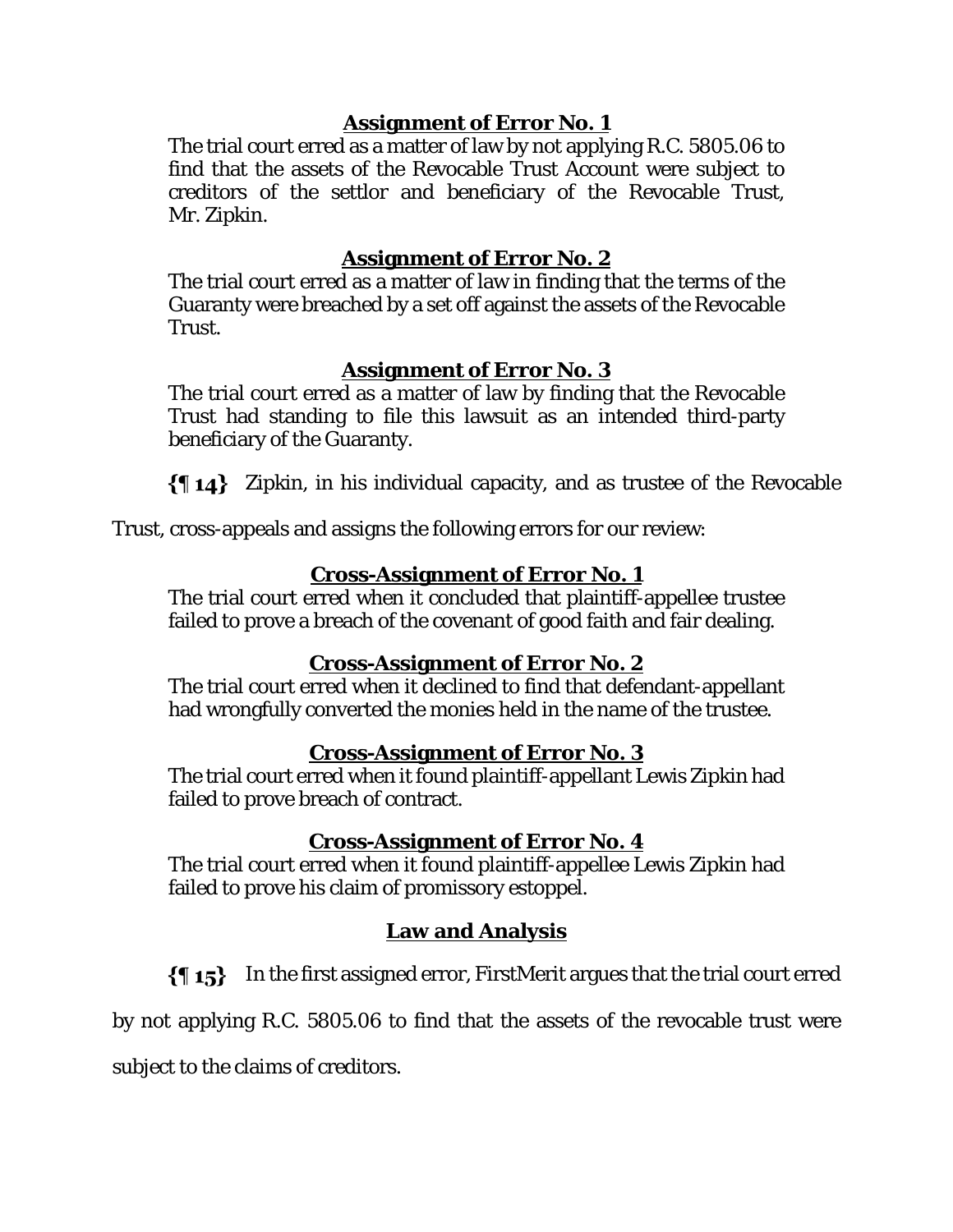When reviewing questions of statutory interpretation, our standard of review is de novo. *Burnell v. Cleveland Mun. School Dist. Bd. of Edn.*, 8th Dist. Cuyahoga No. 106623, 2018-Ohio-4609, ¶ 19, citing *Elec. Classroom of Tomorrow v. Ohio Dept. of Edn.*, 154 Ohio St.3d 584, 2018-Ohio-3126, 118 N.E.3d 907, ¶ 11. A court's main objective when interpreting a statute is to determine and give effect to the legislative intent. *Gracetech Inc. v. Perez*, 2020-Ohio-3595, 154 N.E.3d 1123, ¶ 14 (8th Dist.), citing *State ex rel. Solomon v. Bd. of Trustees of the Police & Firemen's Disability & Pension Fund*, 72 Ohio St.3d 62, 65, 647 N.E.2d 486 (1995). We first look to the language of the statute itself to determine the intent of the General Assembly. *Id*., citing *Stewart v. Trumbull Cty. Bd. of Elections*, 34 Ohio St.2d 129, 130, 296 N.E.2d 676 (1973). When a statute*'*s meaning is clear and unambiguous, we apply the statute as written. *Gracetech* at *id*., citing *Provident Bank v. Wood*, 36 Ohio St.2d 101, 105-106, 304 N.E.2d 378 (1973).

 $\{\P 17\}$  The trial court's opinion stated in pertinent part that:

[FirstMerit] breached the 2012 Guaranty in two ways. First, it setoff an account that was not held by a guarantor or jointly with a guarantor of the underlying loan. Second, it setoff a trust account for which setoff would be prohibited by law.

FirstMerit contends that R.C. 5805.06 controls and permits the setoff at issue. We now examine this claim.

R.C. 5805.06 provides in pertinent part as follows:

(A) Whether or not the terms of a trust contain a spendthrift provision, all of the following apply:

(1) During the lifetime of the settlor, the property of a revocable trust is subject to claims of the settlor's creditors.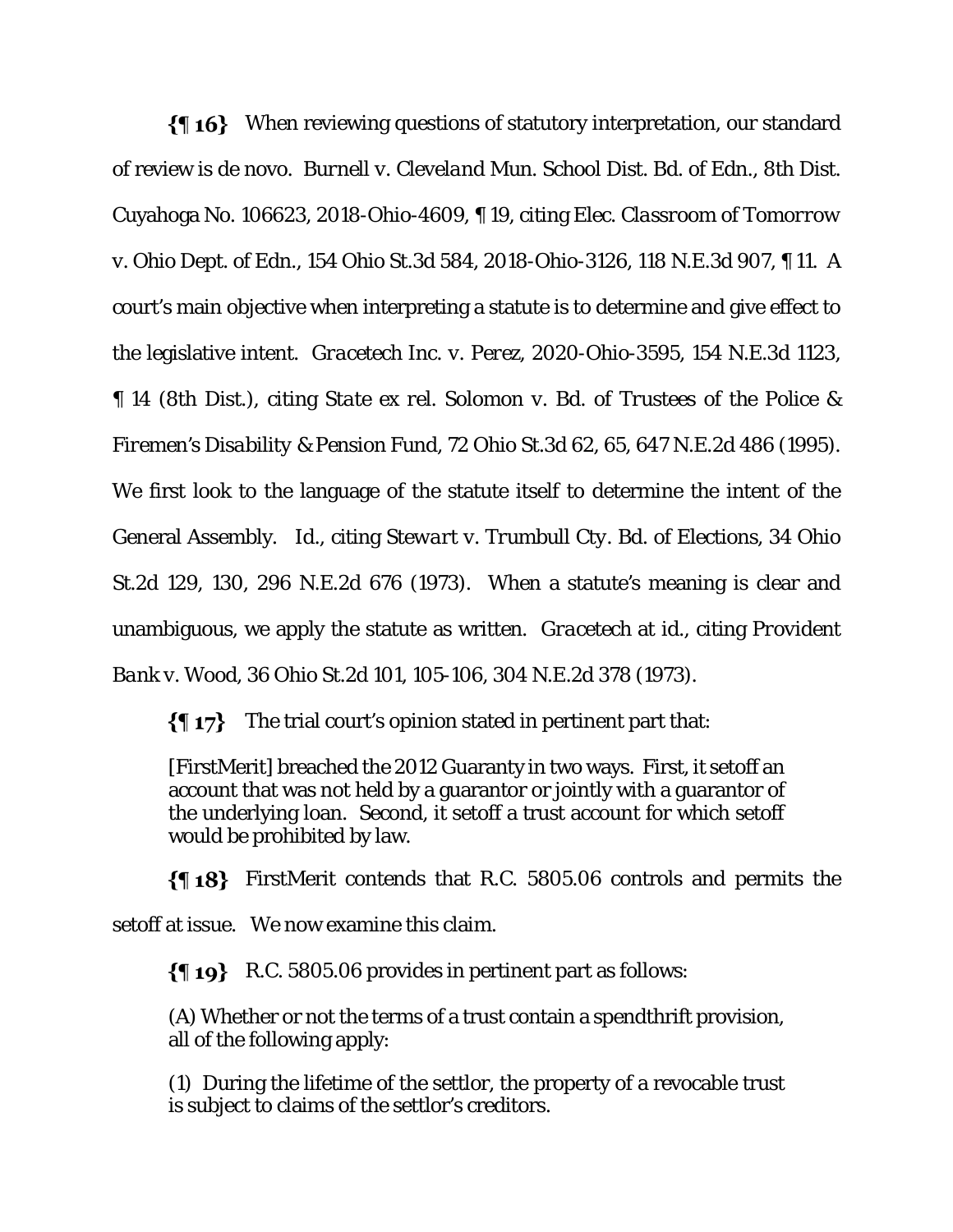(2) Except to the extent that a trust is established pursuant to, or otherwise is wholly or partially governed by or subject to Chapter 5816 of the Revised Code, with respect to an irrevocable trust, a creditor or assignee of the settlor may reach the maximum amount that can be distributed to or for the settlor's benefit. If an irrevocable trust has more than one settlor, the amount distributable to or for a settlor's benefit that the creditor or assignee of a particular settlor may reach may not exceed that settlor's interest in the portion of the trust attributable to that settlor's contribution. The right of a creditor or assignee to reach a settlor's interest in an irrevocable trust shall be subject to Chapter 5816 of the Revised Code to the extent that that chapter applies to that trust.

R.C. 5805.06.

 $\{\P$  20} In general, a "trust" is defined as "the right, enforceable in equity, to the beneficial enjoyment of property, the legal title to which is in another." *KeyBank N.A. v. Firestone*, 8th Dist. Cuyahoga No. 107307, 2019-Ohio-2910, ¶ 15, citing *In re Guardianship of Lombardo*, 86 Ohio St.3d 600, 603, 716 N.E.2d 189 (1999), quoting *Ulmer v. Fulton*, 129 Ohio St. 323, 339, 195 N.E. 557 (1935).

 $\{\P 21\}$  When construing the provisions of a trust, the court's primary duty is to ascertain, within the bounds of the law, the intent of the settlor. *In re Trust U/W of Brooke*, 82 Ohio St.3d 553, 557, 697 N.E.2d 191 (1998). If the language of the trust agreement is unambiguous, the settlor's intent can be determined from the trust's express language. *Pack v. Osborn*, 117 Ohio St.3d 14, 2008-Ohio-90, 881 N.E.2d 237, ¶ 8. "The words in the trust are presumed to be used according to their common, ordinary meaning." *Id*.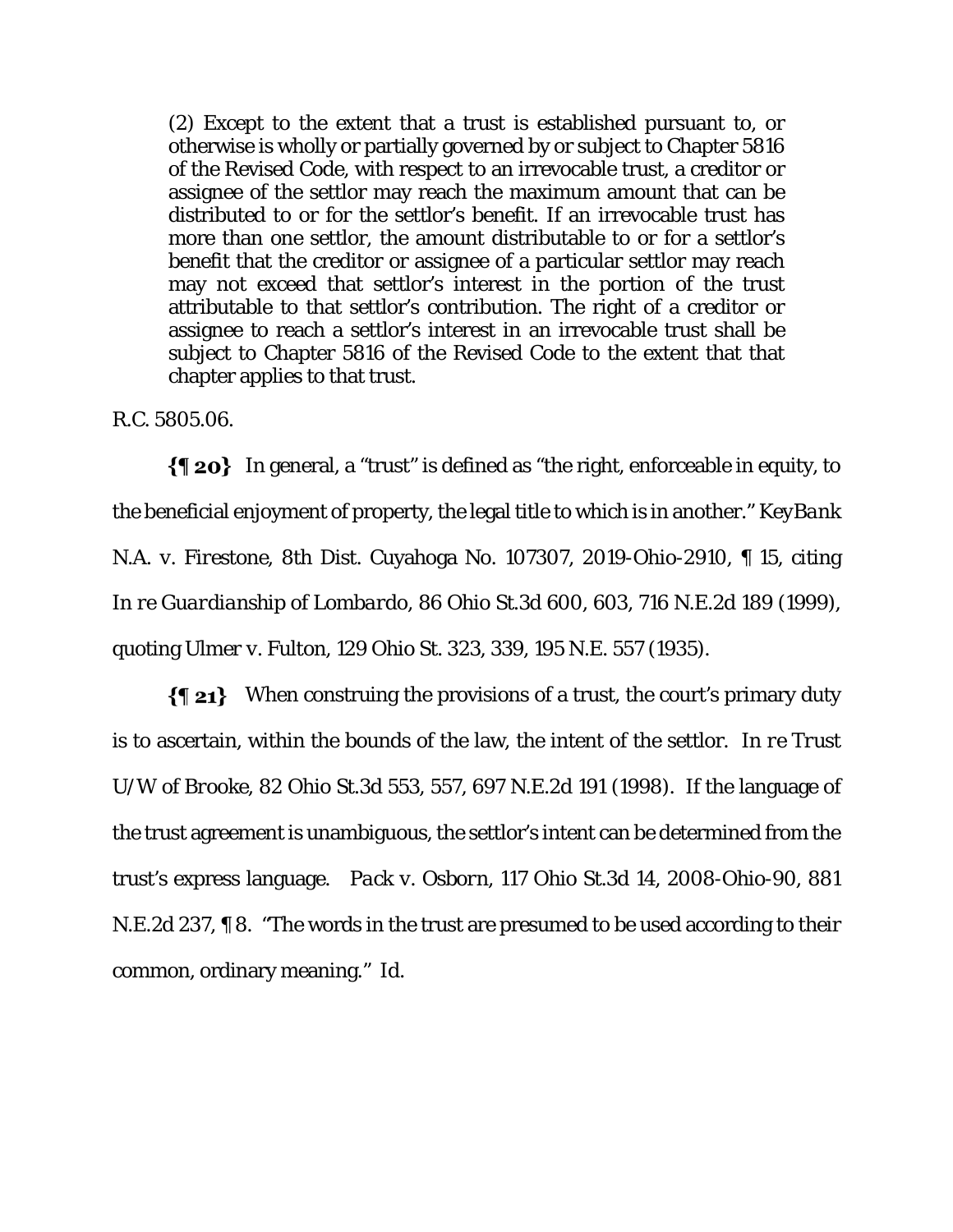$\{\P 22\}$  First, "[r]evocable," as applied to a trust, means revocable at the time of determination by the settlor alone or by the settlor with the consent of any person other than a person holding an adverse interest. R.C. 5801.01(R).

 $\{\P_2\}$  As previously stated, the trial testimony established that the original trust instrument was destroyed in a fire. At this point, it is worth noting that in his deposition and trial testimonies, Zipkin referenced several trusts that could possibly have owned the bank account at issue. It was Zipkin's belief that the trust was created in either 1974 or 1975, but he could not locate the original instrument that he also believed was destroyed in a fire.

As previously stated, the restatement of the trust agreement was presented as plaintiff's exhibit No. 25. Article I of the document stated in relevant part:

Grantor reserves the power to revoke this Trust Agreement, in whole or in part, or to amend any of its provisions. Grantor may withdraw any insurance policy, security or other property belonging to the trust estate. This Trust Agreement shall become irrevocable upon the death of the Grantor.

Based on the above recitation, whether created in 1974 or 1975, whether lost or destroyed, we determine that the instrument was a revocable trust. The restatement document explicitly stated that the Grantor reserves the power to revoke and amend the agreement and that the agreement becomes irrevocable upon death of the Grantor.

 $\{\$\;25\}$  Having determined that the instrument was a revocable trust, we now determine whether Zipkin was the settlor of the trust. R.C. 5801.01(S) defines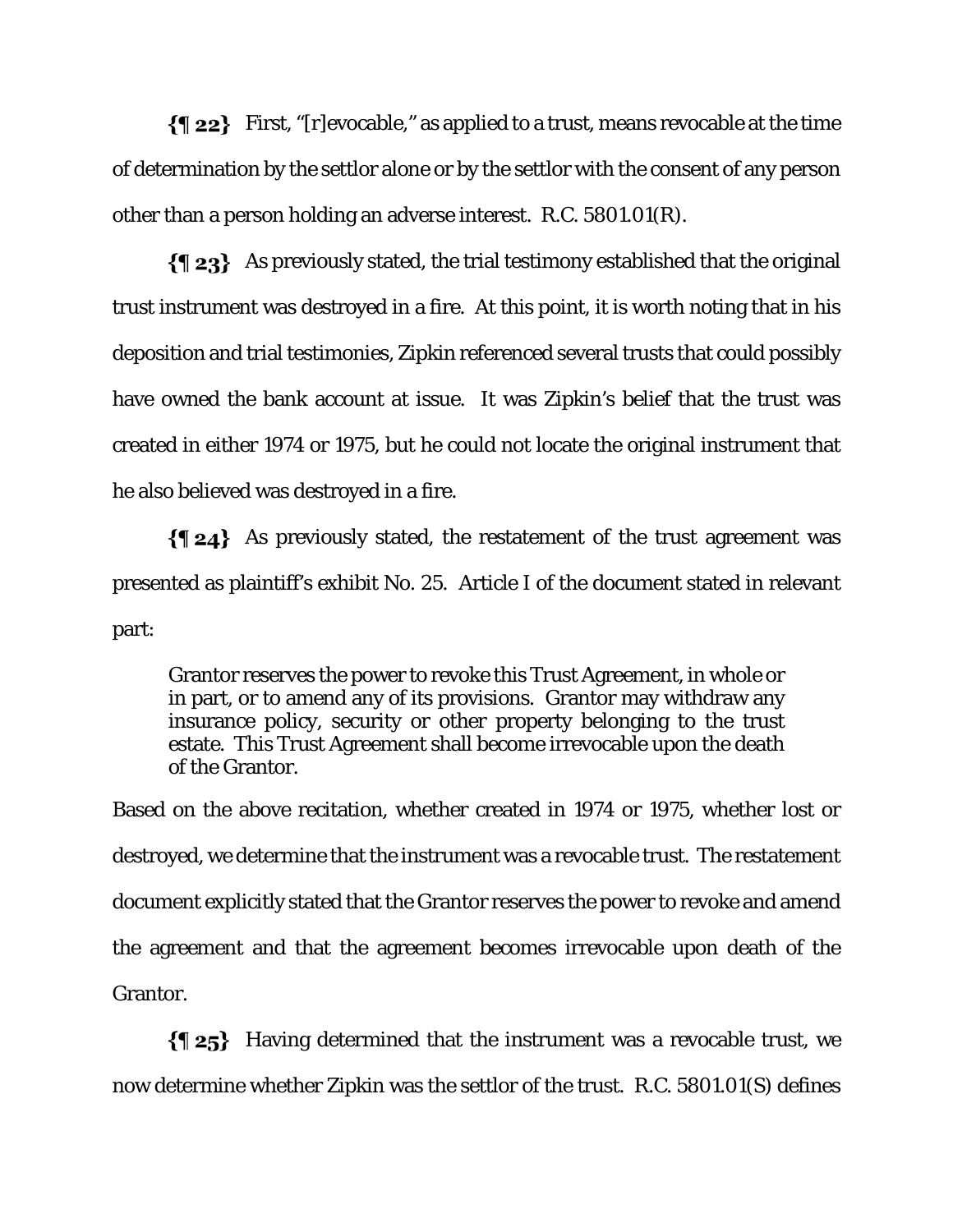a "settlor" as "a person, including a testator, who creates, or contributes property to, a trust." A settlor of a trust has, under most circumstances, unfettered discretion to dispose of her or his assets as the settlor so chooses. *Domo v. McCarthy*, 66 Ohio St.3d 312, 612 N.E.2d 706 (1993), citing *Scott v. Bank One Trust Co., N.A.,* 62 Ohio St.3d 39, 577 N.E.2d 1077 (1991).

 $\{\P 26\}$  Our review of the restatement document reveals that it lists Zipkin as the Grantor, and Zipkin testified he created the trust. Consequently, we determine that Zipkin is a settlor as that term is used. In so finding, we also note that the restatement document lists Zipkin as the Trustee, and that Article II states that "[t]he trust estate shall be paid to the sole beneficiary, Lewis A. Zipkin, or his estate representative." Thus, not only was Zipkin the creator of the trust, Zipkin was also the sole trustee in charge of the assets and the trust's sole beneficiary.2

 $\{\P 27\}$  Here, having determined, based upon the plain reading of the restatement document, as well as Zipkin's own testimony that the instrument represented was a revocable trust and that Zipkin was the settlor, we conclude the plain reading of R.C. 5805.06 allows creditors to reach the assets of the trust.

 $\{\P 28\}$  Based on this determination, we now turn to the setoff language contained in the 2012 Guaranty, with particular interest in the following sentence:

<sup>&</sup>lt;sup>2</sup> The trial court's opinion, on page 9, stated that Zipkin testified as to the formation and terms of the 1974 Trust and its settlors, his capacity as Trustee of the 1974 Trust, that the Trust Account held the property of the 1974 Trust, and that his daughter and grandchildren were beneficiaries. However, the restatement of the trust agreement references a 1975 trust, which Zipkin testified he believed was created in 1974. The restatement of the trust agreement lists Zipkin as the sole beneficiary.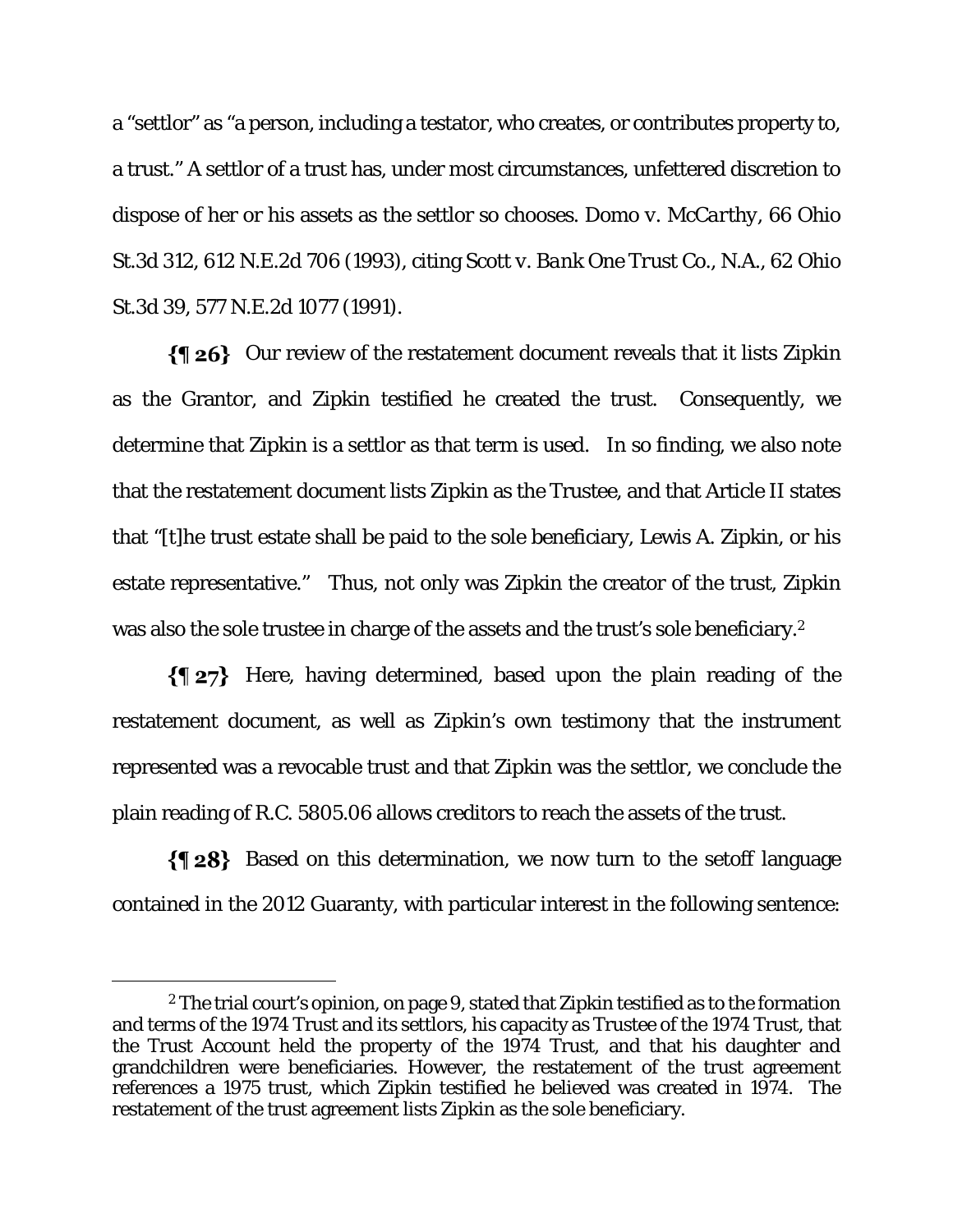"However, this does not include any IRA or Keough accounts, or any trust accounts for which setoff would be prohibited by law."

 $\{\P_2\}$  A plain reading of the setoff provision, as it pertains to trusts, only exempts "any trust for which setoff would be prohibited by law." For example, a spendthrift trust, whose provisions are enforceable and prevent creditors from attaching any payments due a beneficiary, would be prohibited by law to the setoff. *Seaway Acceptance Corp. v. Ligtvoet*, 8th Dist. Cuyahoga No. 87970, 2007-Ohio-405, ¶ 19, citing *Bank One Trust Co., N.A.*, 62 Ohio St.3d 39, 577 N.E.2d 1077, (1991).

 $\{\P$  30} The official comment to R.C. 5805.06(A)(1) states the "well accepted conclusion, that a revocable trust is subject to the claims of the settlor's creditors while the settlor is living." *Watterson v. Burnard*, 6th Dist. Lucas No. L-12-1012, 2013-Ohio-316, ¶ 22-23, citing *Sowers v. Luginbill*, 175 Ohio App.3d 745, 2008- Ohio-1486, 889 N.E.2d 172 (3d Dist.).

 $\{\P_31\}$  Here, it is undisputed that the instrument that the restatement document represents was a revocable trust. As such, whether the instrument was created in 1974 or 1975, whether the instrument was lost or destroyed, the instrument was not the type of trust for which a setoff was prohibited by law. Consequently, FirstMerit had statutory authority to set off the account under the 2012 Guaranty.

 $\{\P$  32} Moreover, we are not persuaded by the argument that the trust was not a guarantor of the loan. The overarching consideration, in this case, is that Zipkin is the settlor and grantor, trustee, and the sole beneficiary of the trust. For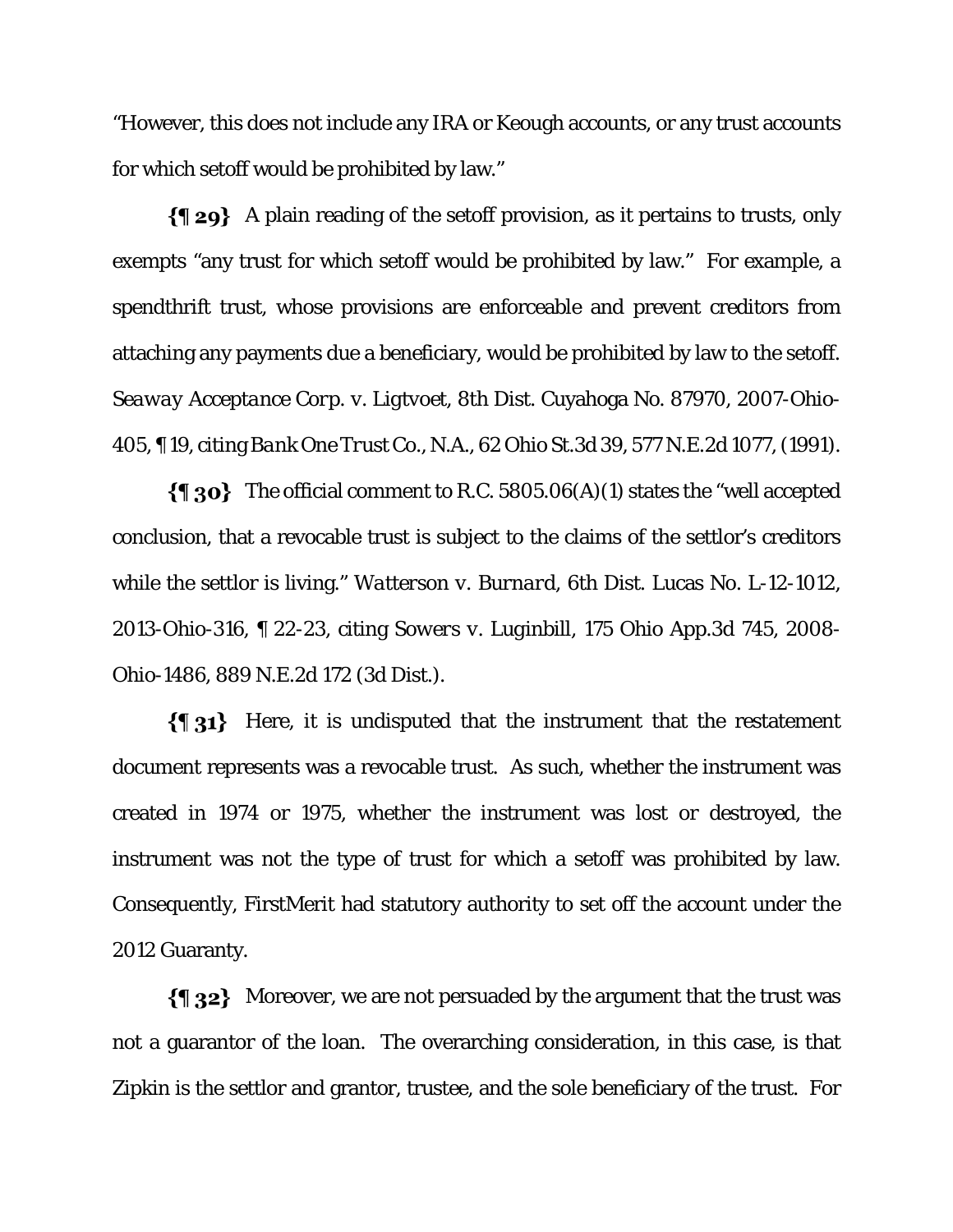example, if he were only the trustee, R.C. 5805.07 would be implicated. R.C. 5805.07 provides that trust property is not subject to the personal obligations of the trustee, even if the trustee becomes insolvent or bankrupt.

 $\{\{\}\$  33} In this case, Zipkin is not only the trustee, but also the settlor and grantor, as well as the trust's sole beneficiary. Under the terms of the trust, and his own testimony, Zipkin had total control over decisions concerning the trust and about access to the property or funds of the trust. Having unfettered control over the instrument that ostensibly owned the bank account that Zipkin contends was improperly setoff, Zipkin's personal guaranty was sufficient.

 $\{\{\}\$  34} Finally, the official comment to R.C. 5805.06(A)(2) states that the statute was intended to prevent a settlor who, like here, is also a trust beneficiary from using the trust as a "shield" against his or her creditors. *Sowers*, 175 Ohio App.3d 745, 2008-Ohio-7486, 889 N.E.2d 172, at ¶ 42.

Based on the foregoing discussion, we conclude that R.C. 5805.06 was the statute applicable to the instant matter. In so doing, we find that the account, at issue, was not of the type where a setoff was prohibited by law. As such, FirstMerit did not act improperly when it set off the account in the name of the Revocable Trust.

Accordingly, we sustain FirstMerit's first assigned error and order that the trial court enter judgment in favor of FirstMerit.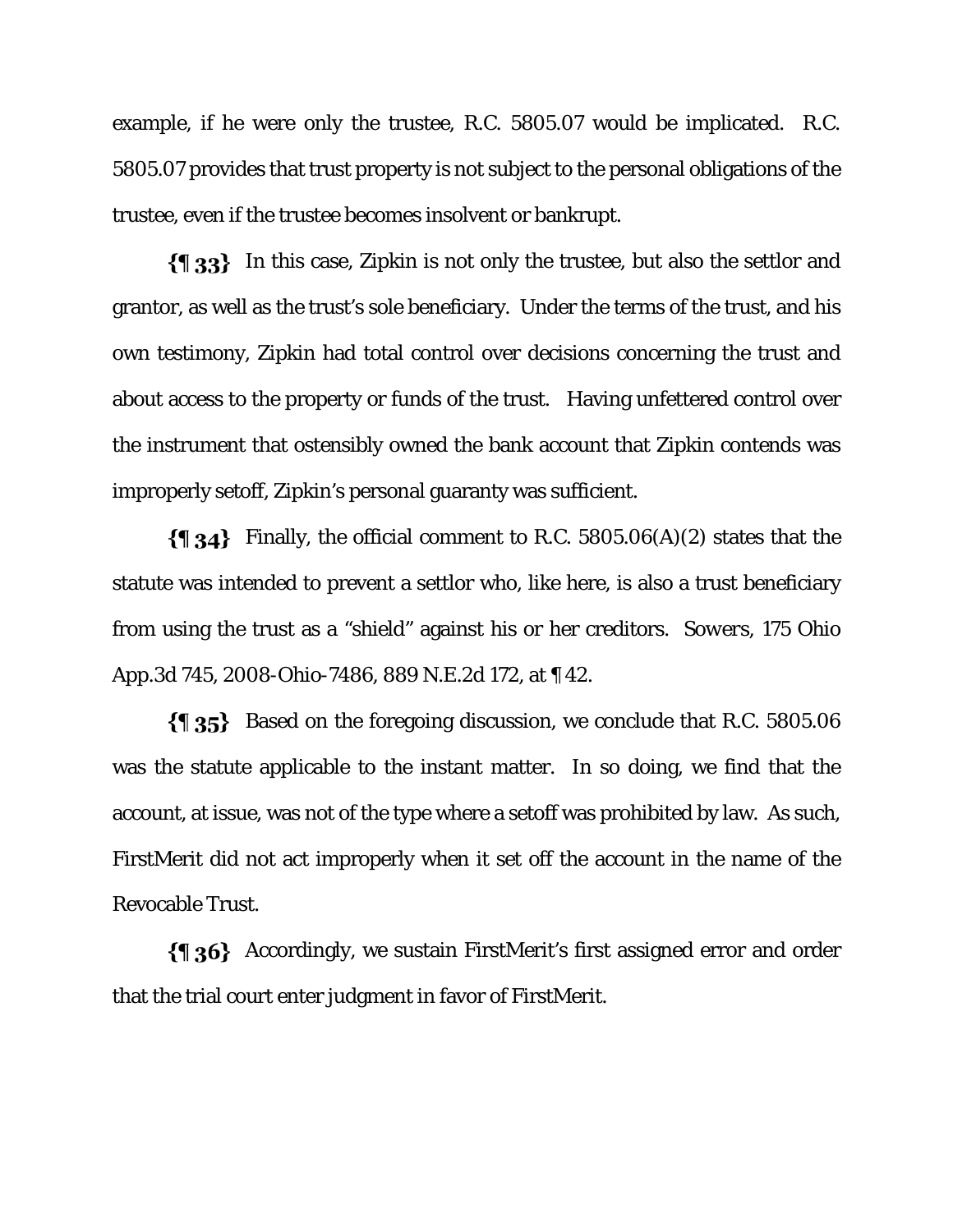$\{\P\}$  In the second assigned error, FirstMerit argues that the trial court erred by finding that the terms of the guaranty were breached when the bank set off the account of the Revocable Trust.

 $\{\{\}\$  38} In our resolution of the first assigned error, we concluded that R.C. 5805.06 allowed FirstMerit to properly set off the account at issue, and that the Revocable Trust was not one where a setoff was prohibited by law. Given our conclusion, we limit our discussion, except to say that FirstMerit's actions would not constitute a breach of the 2012 Guaranty because a claim for breach of contract requires plaintiff to prove: 1) the existence of a contract; 2) performance by the plaintiff; 3) breach by the defendant; and 4) resulting damages to the plaintiff. *Garfield Estates, L.L.C. v. Whittington*, 8th Dist. Cuyahoga No. 109654, 2021-Ohio-211, ¶ 20. *See, e.g., FedEx Corp. Servs. v. Brandes Internatl.* Co., 8th Dist. Cuyahoga No. 108309, 2020-Ohio-3449, ¶ 16; *Osborn Eng. Co. v. K/B Fund IV Cleveland, L.L.C.*, 8th Dist. Cuyahoga No. 95157, 2011-Ohio-348, ¶ 10.

 $\{\P$  39} Under the circumstances, where the statute allows the setoff at issue, Zipkin is unable to prove that FirstMerit breached the terms of the 2012 Guaranty.

 $\{\P$  40} Accordingly, we sustain FirstMerit's second assigned error.

 $\{\$\ 41\}$  In the third assigned error, FirstMerit argues that the trial court erred by finding that the Revocable Trust had standing to file the lawsuit as an intended third party.

 $\{\P_4\}$  "Standing" is defined as "[a] party's right to make a legal seek judicial enforcement of a duty or right." claim or *Torrance v. Rom*, 8th Dist. Cuyahoga No.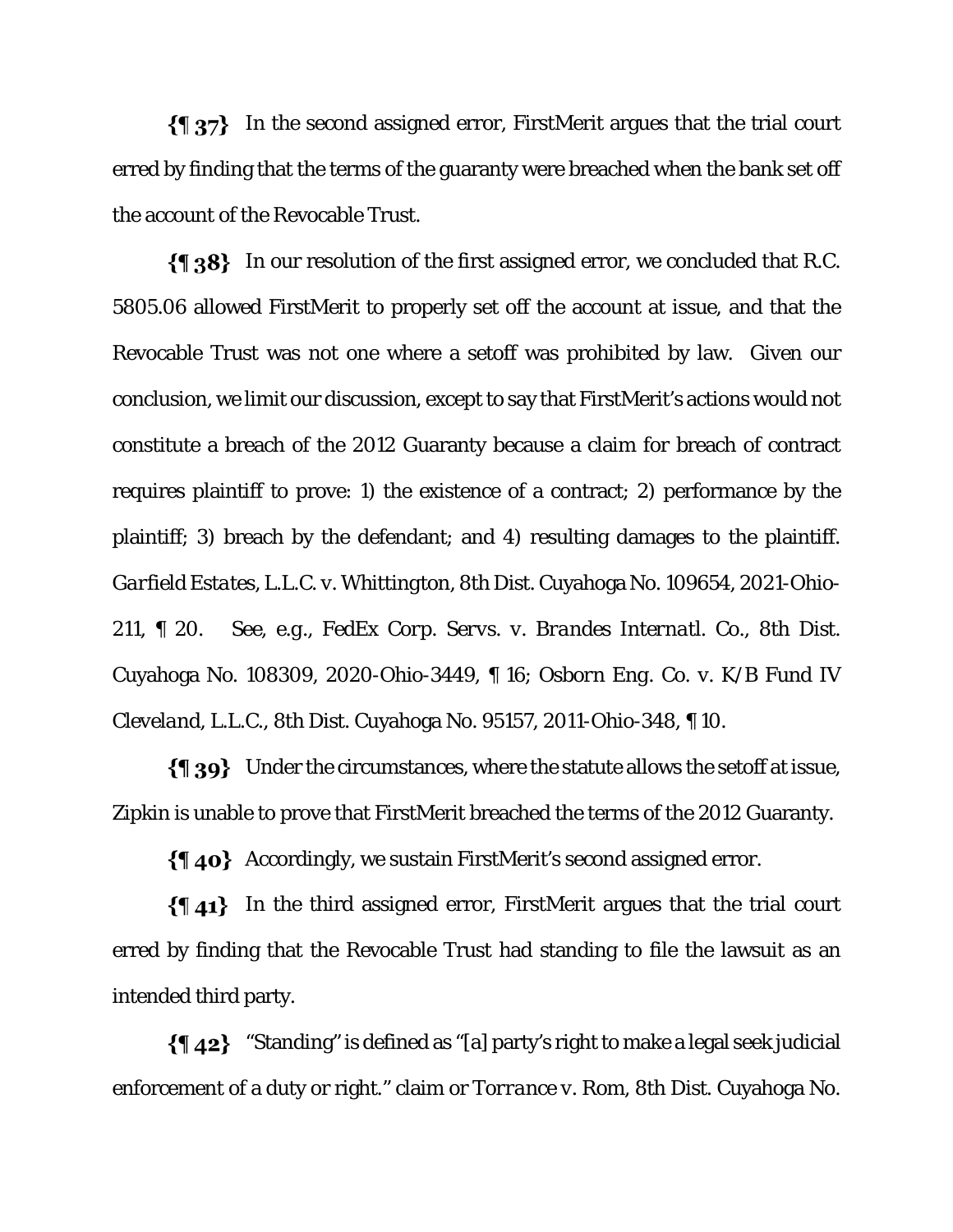2020-Ohio-3971, ¶ 23, citing *Ohio Pyro, Inc. v. Ohio Dept. of Commerce*, 115 Ohio St.3d 375, 2007-Ohio-5024, 875 N.E.2d 550, ¶ 27, citing *Black's Law Dictionary* 1442 (8th Ed.2004). A party must establish standing to sue before a court can consider the merits of a legal claim. *Id.*, citing *Ohio Contrs. Assn. v. Bicking*, 71 Ohio St.3d 318, 320, 643 N.E.2d 1088 (1994). "To have standing, a party must have a personal stake in the outcome of a legal controversy with an adversary." *Kincaid v. Erie Ins. Co.*, 128 Ohio St.3d 322, 2010-Ohio-6036, 944 N.E.2d 207, ¶ 9, citing *Pyro* at ¶ 27.

 $\{\$\;43\}$  For a third-party to be an intended beneficiary under a contract in Ohio, the evidence must demonstrate that the contract was intended to directly benefit that party. *Meinert Plumbing v. Warner Indus*., 8th Dist. Cuyahoga No. 104817, 2017-Ohio-8863, ¶ 54. "Generally, the parties' intention to benefit a thirdparty will be found in the language of the agreement." *Id*., citing *Huff v. FirstEnergy Corp.*, 130 Ohio St.3d 196, 2011-Ohio-5083, 957 N.E.2d 3, ¶ 12, citing *Johnson v. U.S. Title Agency, Inc.*, 2017-Ohio-2852, 91 N.E.3d 76, ¶ 59 (8th Dist.).

 $\{\{\,\,\,\,\,\,\}\$  Although the Revocable Trust, out of necessity, has consumed the lion's share of our discussion thus far, there is no evidence in the record that signals any intention by either Zipkin or FirstMerit to benefit the Revocable Trust. Instead, it is undisputed that the agreement forged was for the benefit of Coventry Salad. As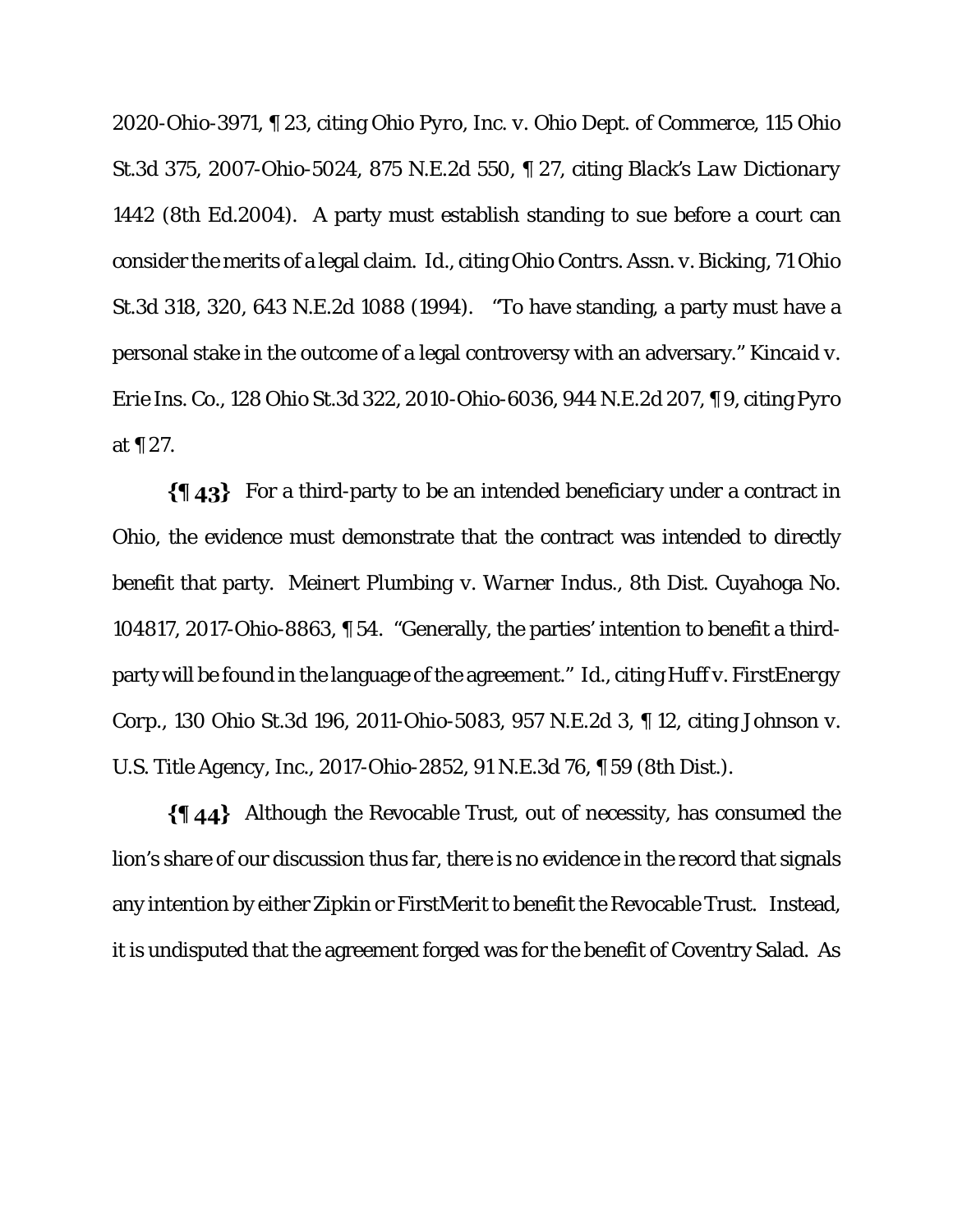such, Zipkin as the Trustee of the Revocable Trust had no standing as an intended third-party beneficiary.3

Accordingly, we sustain FirstMerit's third assigned error.

 $\{\{\,\,\,\,\,\}\$ In Zipkin's first cross-assignment of error, he argues the trial court erred when it concluded he failed to prove a breach of the covenant of good faith and fair dealing.

 $\{\P\$  47} Parties to a contract are bound by an inherent duty of good faith and fair dealing. *Frebes v. Am. Family Ins. Co.*, 8th Dist. Cuyahoga No. 109117, 2020- Ohio-4750, ¶ 19, citing *Stancik v. Deutsche Natl. Bank*, 8th Dist. Cuyahoga No. 102019, 2015-Ohio-2517, ¶ 46, citing *Ireton v. JTD Realty Invests., L.L.C*., 12th Dist. Clermont No. CA2010-04-023, 2011-Ohio-670, ¶ 51.

Within this cross-assignment of error, Zipkin argues FirstMerit breached the duty of good faith and fair dealing by failing to convert the loan to installment payments and by setting off the account in the name of the Revocable Trust. Having concluded that the setoff was proper, we will limit our discussion to FirstMerit's alleged failure to convert the loan to an installment loan.

 $\{\P\$  49} At trial, Zipkin testified that he had several communications with FirstMerit about converting the balloon payment to installment payments and offered letters he sent to the bank prior to balloon payment maturing. However, the

<sup>3</sup> In *Goralsky v. Taylor*, 59 Ohio St.3d 197, 198, 571 N.E.2d 720 (1991). The Ohio Supreme Court stated, "In a trust, the trustee (and not the beneficiary) holds legal title to the trust corpus." *Bd. of Edn. of the Columbus City School Dist. v. Wilkins*, 106 Ohio St.3d 200, 2005-Ohio-4556, 833 N.E.2d 726, ¶ 11.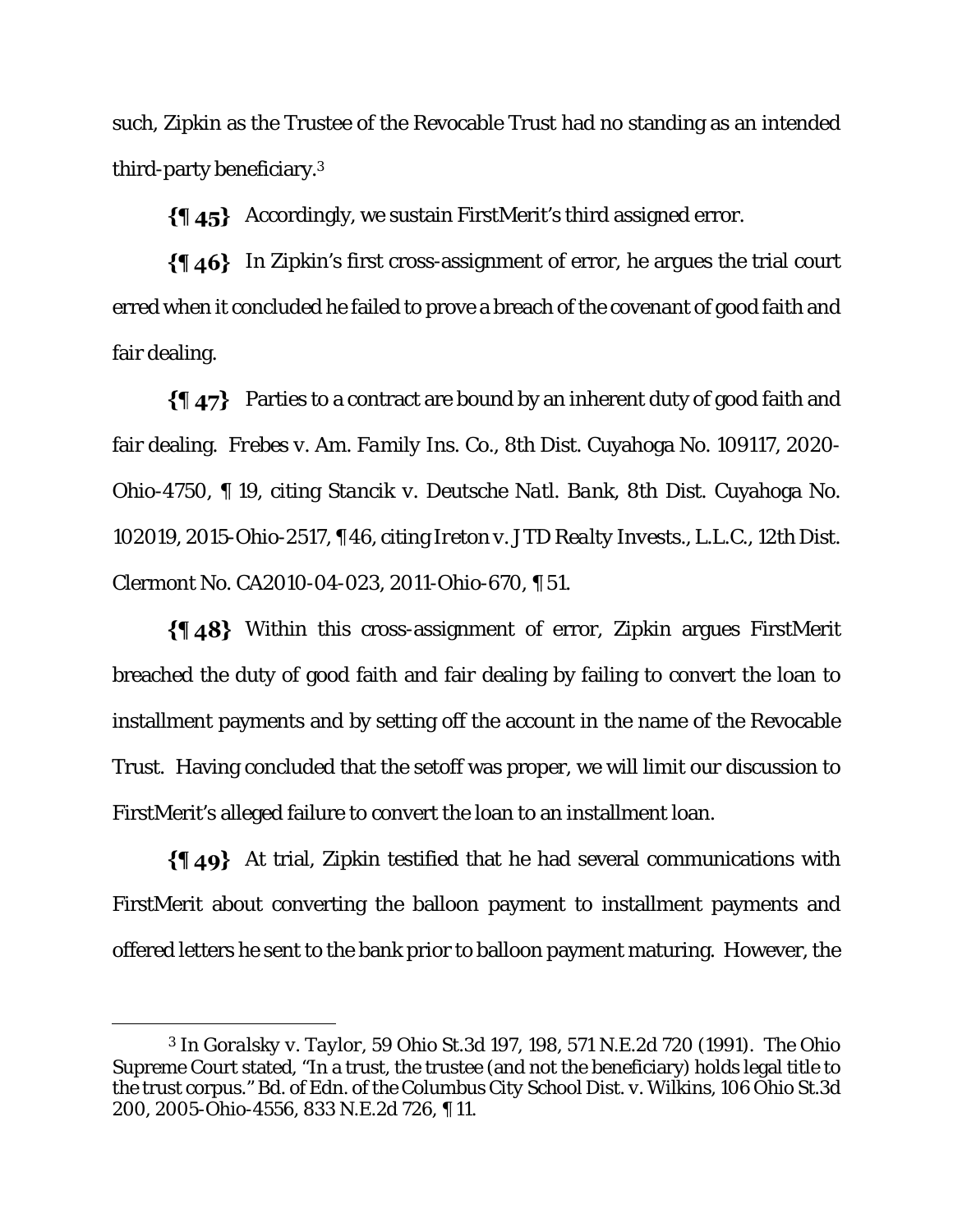trial court stated on page 9 of the opinion that none of the correspondences indicate that the bank promised to convert the balloon payment into installments. After our independent review, we are in accord with the trial court's determination.

 $\{\P\}$  50} In any event, the integration clause of the 2012 Guaranty, through the application of the parol evidence rule, acts as a bar to any testimony concerning representations made prior to written agreement. The parol evidence rule is a rule of substantive law that prohibits a party who has entered into a written contract from contradicting the terms of the contract with evidence of alleged or actual agreements. *Trustar Funding, L.L.C. v. Harper*, 8th Dist. Cuyahoga No. 105837, 2018-Ohio-495, ¶ 22, citing *Ed Schory & Sons, Inc. v. Francis*, 75 Ohio St.3d 433, 440, 662 N.E.2d 1074 (1996).

 $\{\$\,51\}$  In the instant case, the 2012 Guaranty's integration clause states in pertinent part that "the Guaranty fully reflects Guarantor's intentions and parol evidence is not required to interpret the terms of this Guaranty." Thus, like here,

[w]hen two parties have made a contract and have expressed it in a writing to which they have both assented as the complete and accurate integration of that contract, evidence, whether parol or otherwise, of antecedent understandings and negotiations will not be admitted for the purpose of varying or contradicting the writing.

*Id.*, quoting 3 Corbin, *Corbin on Contracts*, Section 573, at 357 (1960).

 $\{\{\,\}$  52} Based on the foregoing, we conclude Zipkin has failed to establish that FirstMerit breached its inherent duty of good faith and fair dealing. Thus, the trial court did not err in its determination.

 $\{\{\}$  53} Accordingly, we overrule the first cross-assignment of error.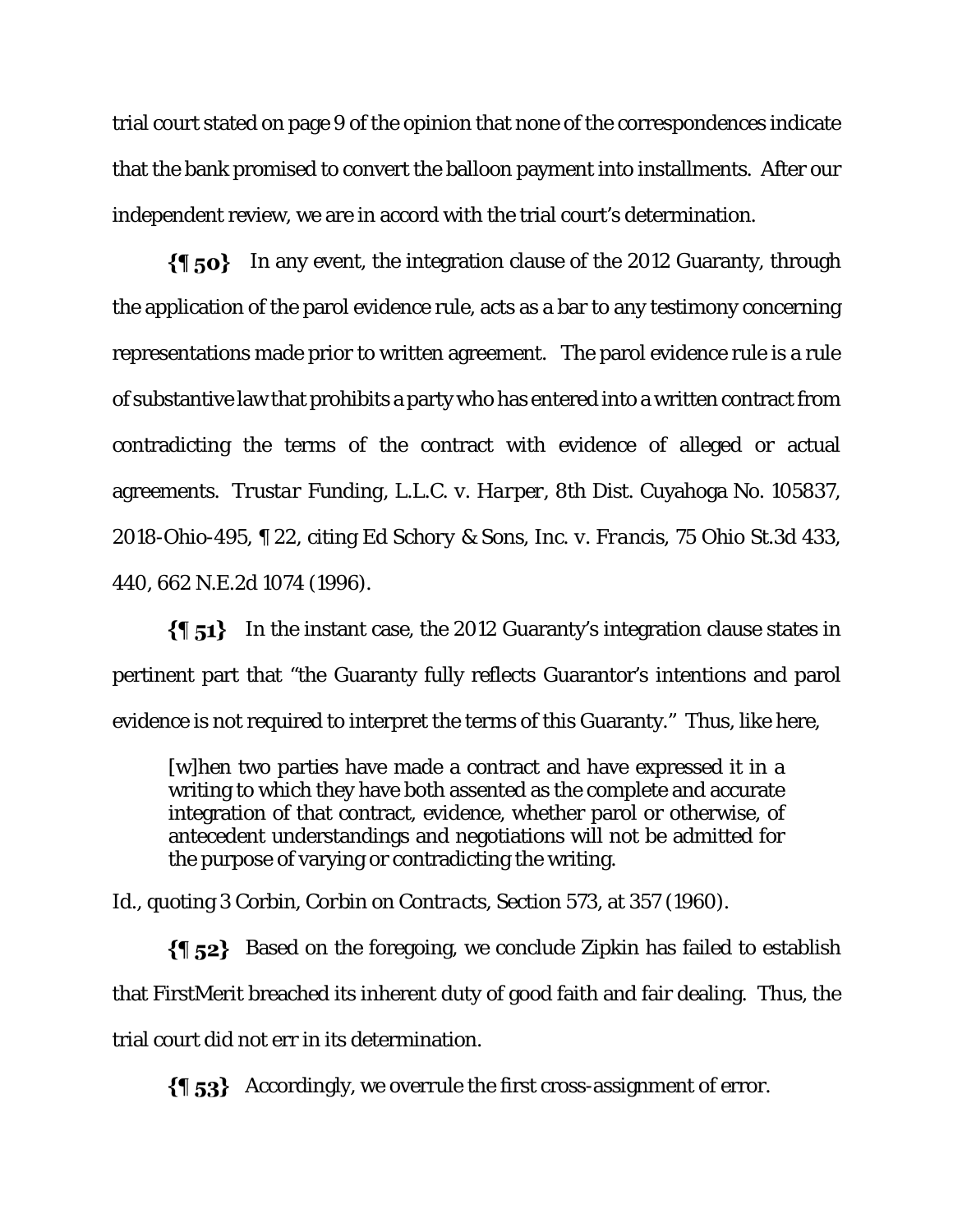$\{\{\}$  54} In the second cross-assignment of error, Zipkin argues that the trial court erred when it declined to find that FirstMerit had wrongfully converted the monies in the trust account. In this regard, the trial court stated that it declined to determine Zipkin's complaint for conversion because it was moot. The trial court determined, based on it finding that Zipkin had proved the breach of contract claim, the conversion claim would not provide additional relief.

 $\{\{\}$  55} Here, having concluded that FirstMerit acted properly when it set off the account in the name of the Revocable Trust, Zipkin's conversion claim fails because there was no breach of contract. Conversion is the wrongful control or exercise of dominion over the property belonging to another consistent with or in denial of the rights of the owner. *Stamatopoulos v. All Seasons Contr., Inc.*, 8th Dist. Cuyahoga Nos. 107783 and 107788, 2020-Ohio-566, ¶ 47, citing *Tabar v. Charlie's Towing Serv., Inc.*, 97 Ohio App.3d 423, 427-428, 646 N.E.2d 1132 (8th Dist.1994), citing *Bench Billboard Co. v. Columbus*, 63 Ohio App.3d 421, 579 N.E.2d 240 (10th Dist.1989).

Based on the foregoing, where the statute allows the setoff at issue, FirstMerit did not engage in the wrongful control or exercise over Zipkin's property.

 $\{\P\}$  Accordingly, we overrule the second cross-assignment of error.

 $\{\{\,\}$  58} In the third cross-assignment of error, Zipkin argues that the trial court erred when it found that he failed to prove the claim of breach of contract. Having concluded that FirstMerit acted properly in setting off the account, we summarily overrule the third cross-assignment of error.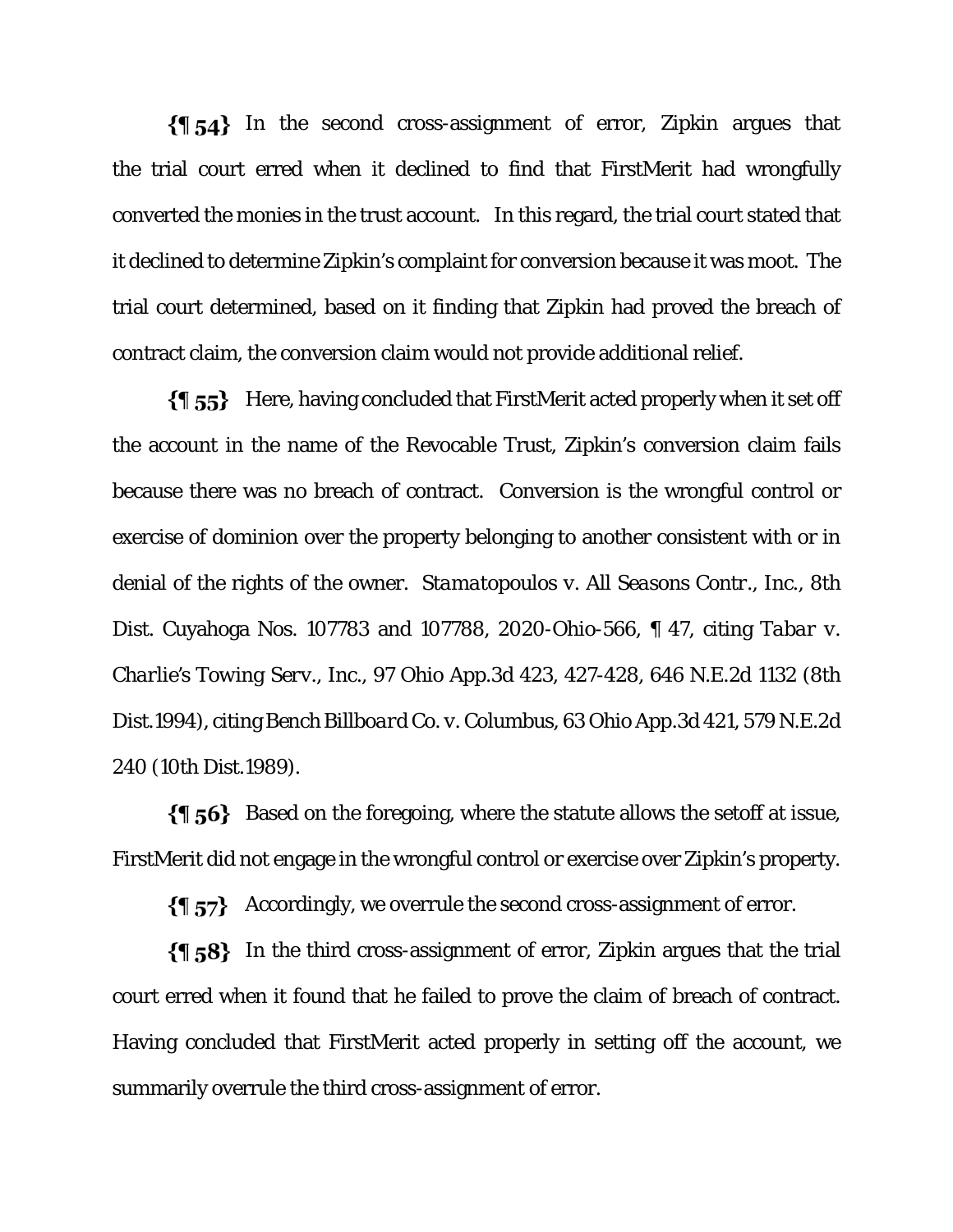$\{\P\}$  59} In the fourth cross-assignment of error, Zipkin argues that the trial court erred when it determined that he failed to prove his claim of promissory estoppel. Zipkin's claim herein was the basis for his first cross-assignment of error, specifically that FirstMerit failed to convert the balloon payment to installments. There, in our resolution, we agreed with the trial court that there was no evidence presented that established that the bank made this promise.

 $\{\{\,\,\phi\}\,\}$  In addition, we concluded that the integration clause of the 2012 Guaranty precluded parol evidence and acted as a bar to any testimony concerning representations made prior to the written agreement. Further, the existence of an express contract, as here, precludes a claim of an implied contract or promissory estoppel. *Pagano v. Case W. Res. Univ.*, 8th Dist. Cuyahoga No. 108936, 2021- Ohio-59, ¶ 78, citing *Manno v. St. Felicitas Elementary School*, 161 Ohio App. 3d 715, 2005-Ohio-3132, 831 N.E.2d 1071, ¶ 31 (8th Dist.), citing *Cuyahoga Cty. Hosps. v. Price*, 64 Ohio App.3d 410, 416, 581 N.E.2d 1125 (8th Dist.1989), and *Gallant v. Toledo Pub. Schools*, 84 Ohio App.3d 378, 616 N.E.2d 1156 (6th Dist.1992).

 $\{ \phi_1 \}$  Accordingly, we overrule the fourth cross-assignment of error.

 $\{\$\,62\}$  Judgment is affirmed in part, reversed in part, and remanded. The trial court is instructed to enter judgment in favor of FirstMerit on Zipkin's breach of contract claim.

It is ordered that appellant/cross-appellee recover from appellees/crossappellants costs herein taxed.

The court finds there were reasonable grounds for this appeal.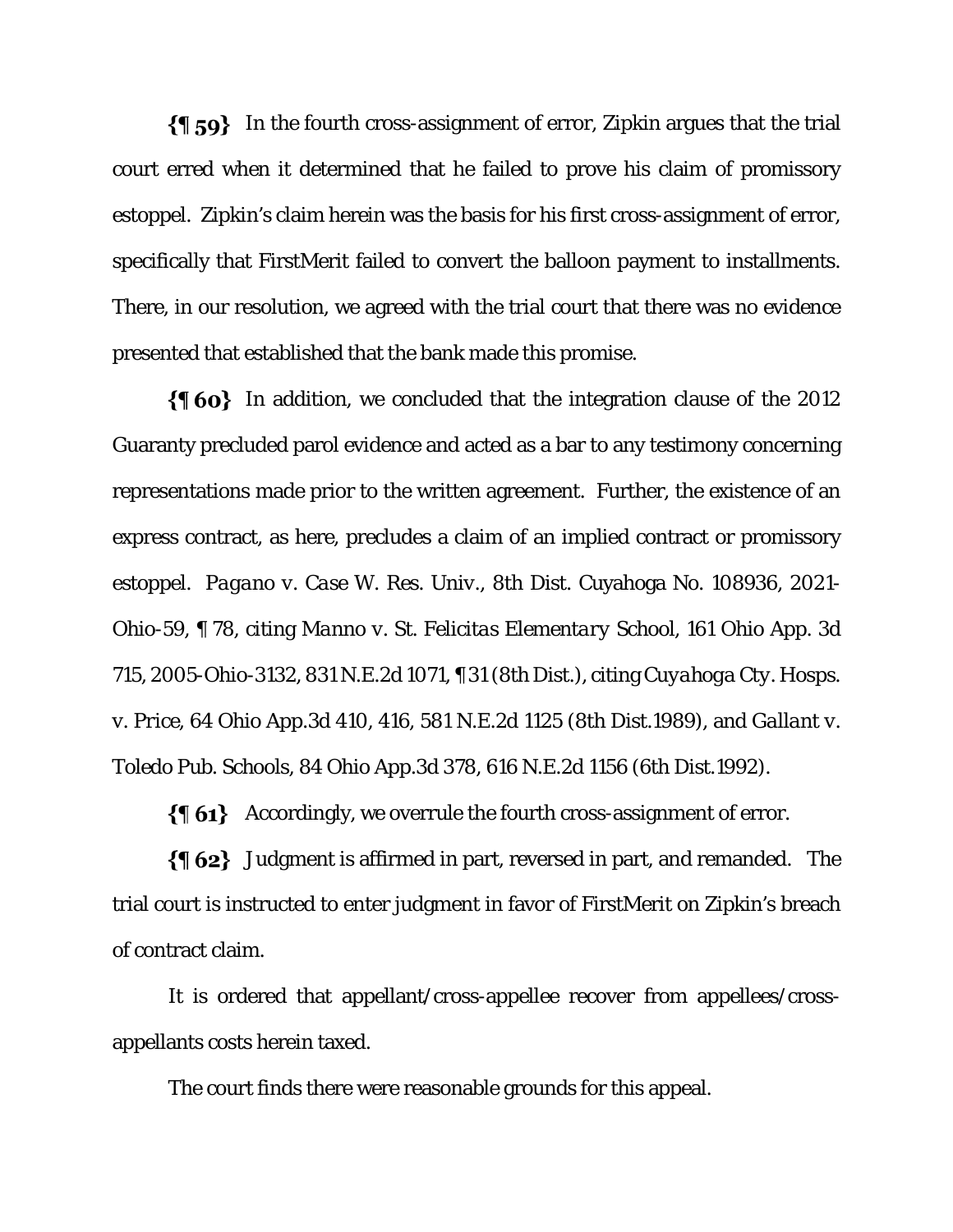It is ordered that a special mandate be sent to said court to carry this judgment into execution.

A certified copy of this entry shall constitute the mandate pursuant to Rule 27 of the Rules of Appellate Procedure.

#### \_\_\_\_\_\_\_\_\_\_\_\_\_\_\_\_\_\_\_\_\_\_\_ EMANUELLA GROVES, JUDGE

### SEAN C. GALLAGHER, P.J., CONCURS; MARY EILEEN KILBANE, J., CONCURS IN PART AND DISSENTS IN PART WITH SEPARATE OPINION

MARY EILEEN KILBANE, J., CONCURRING IN PART AND DISSENTING IN PART:

 $\{\{\,\,\}\,\,63\}$  I respectfully concur in part and dissent in part with the majority opinion. I disagree with the majority's conclusion that FirstMerit acted properly when it set off the account in the name of the Revocable Trust and corresponding decision to sustain FirstMerit's first assignment of error. I would find that FirstMerit breached the 2012 Guaranty when it purportedly exercised its right of setoff and accessed funds from a trust account despite the undisputed fact that the trust was not a guarantor of the underlying loan. I would find that the setoff was prohibited by law and improperly executed, without providing Zipkin proper timely notice of such setoff.

 $\{\{\,\,\phi_4\}\,\;$  It is undisputed that the trust account was not a guarantor of the loan. Nevertheless, the effect of the majority opinion is that FirstMerit had the right to unilaterally take funds from the trust without notice or legal process. I recognize